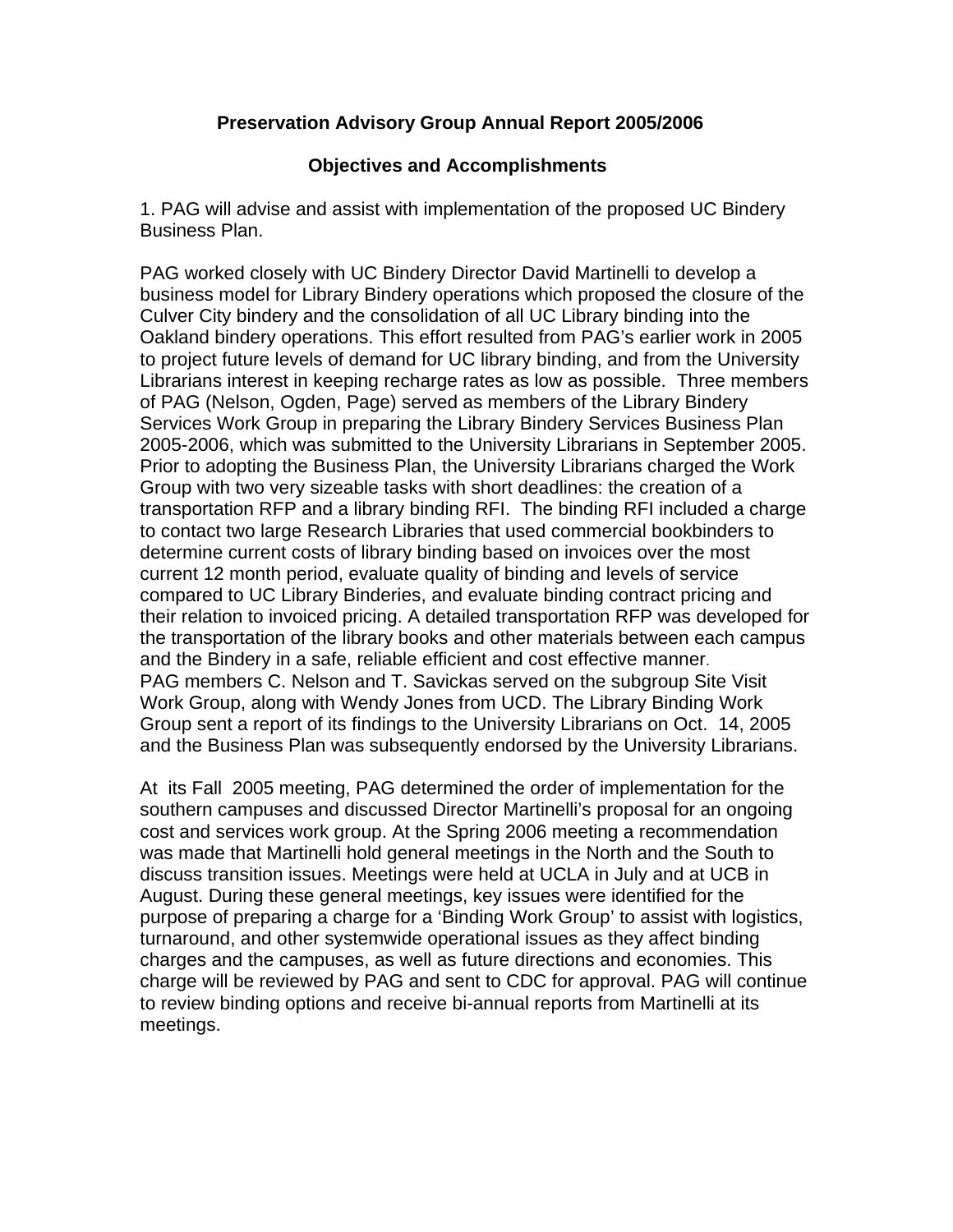2. PAG will respond to a request from CDC for commentary on a proposal to form a new Common Interest Group (CIG) for conservation treatment.

PAG viewed the proposal goals very positively and recommended to CDC that one of the UC conservators be invited to attend PAG meetings in lieu of a separate CIG, given that PAG's charge encompasses the full range of preservation issues and services. PAG gave strong support to annual meetings and training sessions for conservators and conservation technicians and for investigation of sources of funding to support these activities. PAG also encouraged quick implementation of a proposed listserv for the group. UCB Conservator Gillian Boal attended the Spring 2006 PAG meeting as the first conservator representative. The listserv has been established and the conservators meet at UCB in July and are planning educational events for UC conservation staff.

3. PAG will continue to educate itself on DPR polices, operations and procedures. PAG will respond to requests from the Director of the Digital Preservation Program for comment on DPR documents.

PAG invited Tricia Cruse, Director of the UC Digital Preservation Program, to all of its meetings and discussed a wide variety of topics each time. Issues identified for PAG to engage with the DPR include outreach, how to engage the campuses, management of the DPR, and staying more closely in touch with DPR policy decisions.

4. Ogden will prepare a final report for SOPAG regarding a high-volume digitization prototype project.

Bernie Hurley decided to provide SOPAG with an oral report, making a written report unnecessary.

5. PAG will make a recommendation to CDC regarding preservation of UC dissertations in print and electronic formats.

PAG email of November 7, 2005 to CDC Chair conveyed PAG's view of the importance of UC electronic dissertations as a UC asset. Specific recommendations were made:

 UC is responsible for the permanent preservation of its own dissertations and theses. This responsibility must now include the dissertations and theses that are filed electronically. All parts of each work must be preserved, regardless of the range of formats used. The files could be preserved in the UC Digital Preservation Repository. The ProQuest service offers access, not preservation of all formats.

For dissertations, the Copy of Record is the dissertation or thesis in the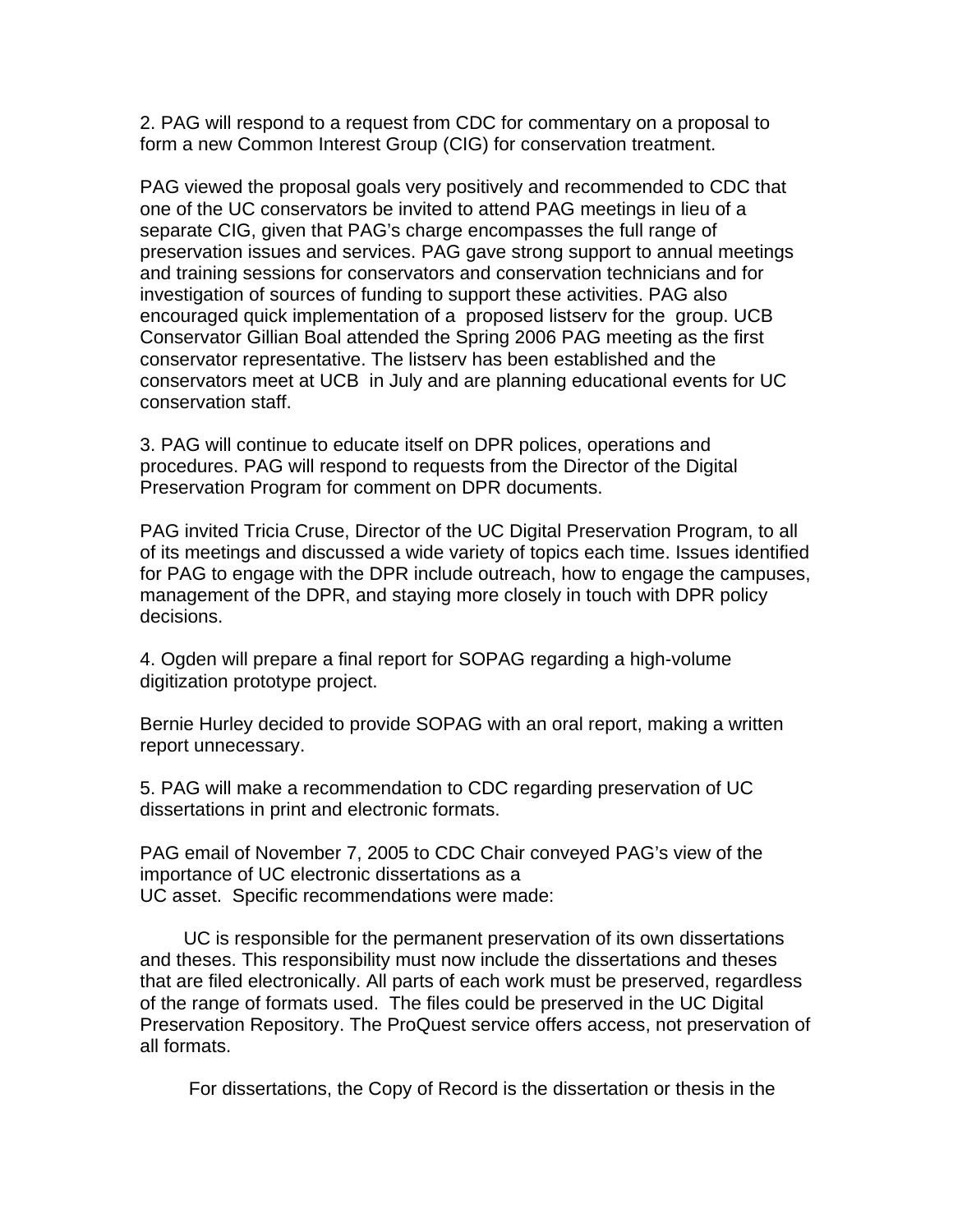format (or multiple formats) in which it is submitted by the student and accepted by the academic department.

 Persistence is defined as continued access to the data, and interpretability of the data, for as long as is needed.

 We recognize that the UC DPR is not intended as a public access database. ProQuest will provide a service to users, but it does not include all of the electronic attachments such as video and audio files. The capacity to access UC dissertations in the form submitted by UC students should be provided by the University of California.

Until ProQuest can offer a full service, UC should develop and support the user interface for all parts of an electronic dissertation or thesis, at least to members of the UC community.

6. PAG will respond to JSTOR project staff proposal for assistance with JSTOR collection preservation problems.

PAG members discussed this issue at the Fall 2005 meeting and expressed willingness to assist in supplying good quality photocopies to the project and identified the preferred means for receiving lists of titles and pages. As of the Spring 2006 meeting, UCLA and UCSB were supplying photocopies and this appeared to be meeting project needs.

7. PAG will continue to work with the CDC liaison to define behaviors of a variety of shared print collections in order to advise on preservation practices.

PAG continued to work closely with Nancy Kushigian, Director of Shared Print, regarding issues of preservation, persistence, copy of record and the implications of fewer and fewer copies of multiple copies in the RLFs'.

8. PAG will advise and assist with implementation of the proposed UC Bindery Business Plan, a major cost-savings proposal regarding the UC binderies.

Please see text for objective number 1.

9. PAG will identify needs, trends and directions for future UC preservation services.

At the Spring 2006 meeting, three topics were noted for their potential for collaboration.